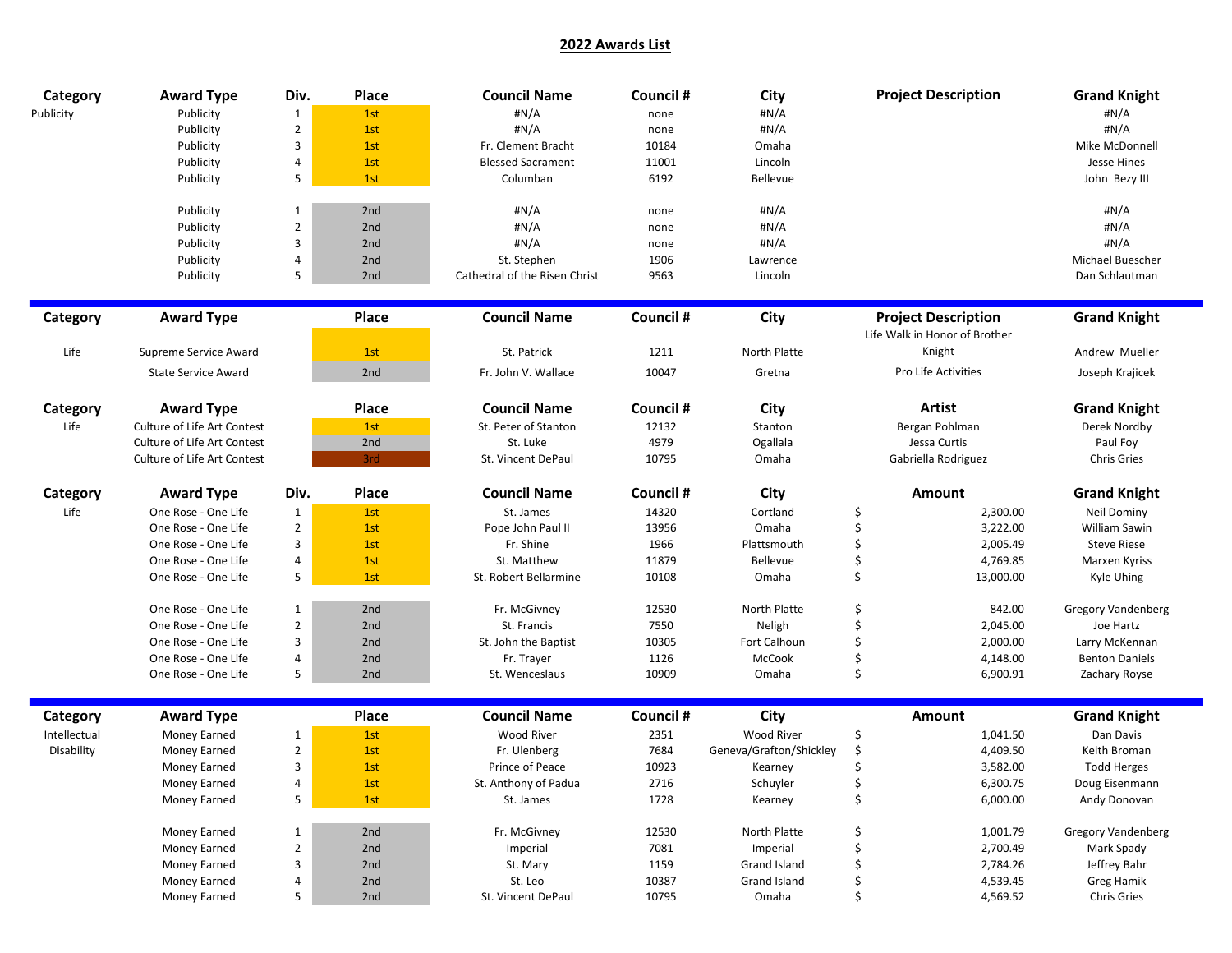| Category     | <b>Award Type</b>             | Div.           | Place                    | <b>Council Name</b>     | Council # | City                | Percentage                        | <b>Grand Knight</b>      |
|--------------|-------------------------------|----------------|--------------------------|-------------------------|-----------|---------------------|-----------------------------------|--------------------------|
| Intellectual | Percentage Increase           | $\mathbf{1}$   | 1st                      | Mary Queen of Angels    | 15944     | Bellwood            | 185.00%                           | Keith Shonka             |
| Disability   | Percentage Increase           | $\overline{2}$ | 1st                      | St. Francis Borgia      | 10412     | Blair               | 1421.00%                          | Abe Workman              |
|              | Percentage Increase           | $\mathsf 3$    | 1st                      | Our Lady of Lourdes     | 13080     | Omaha               | 3232.00%                          | <b>Timothy Vaughn</b>    |
|              | Percentage Increase           | 4              | 1st                      | St. Anthony of Padua    | 2716      | Schuyler            | 480.00%                           | Doug Eisenmann           |
|              | Percentage Increase           | 5              | 1st                      | St. Anthony             | 9264      | Columbus            | 337.00%                           | Andrew Wieser            |
|              |                               |                |                          |                         |           |                     |                                   |                          |
|              | Percentage Increase           | $\mathbf{1}$   | 2nd                      | <b>Wood River</b>       | 2351      | <b>Wood River</b>   | 61.00%                            | Dan Davis                |
|              | Percentage Increase           | $\sqrt{2}$     | 2nd                      | Pope John Paul I        | 7714      | Superior            | 175.00%                           | Arnold Miller            |
|              | Percentage Increase           | $\overline{3}$ | 2nd                      | St. Leo the Great       | 10965     | Omaha               | 137.00%                           | <b>Brian Hamburger</b>   |
|              | Percentage Increase           | 4              | 2nd                      | Msgr. David R. Hintz    | 13576     | Lincoln             | 168.00%                           | James Bunch              |
|              | Percentage Increase           | 5              | 2nd                      | Msgr. Maurice Helmann   | 11280     | Lincoln             | 284.00%                           | <b>Brian Egr</b>         |
|              | Percentage Increase           | $\mathbf{1}$   | 3rd                      | Fairbury                | 4434      | Fairbury            | 19.00%                            | Randall Prellwitz        |
|              | Percentage Increase           | $\overline{2}$ | 3rd                      | St. Mary                | 9704      | Lincoln             | 113.00%                           | John Franssen            |
|              | Percentage Increase           | 3              | 3rd                      | Msgr. Michael E Dolan   | 1128      | Chadron             | 128.00%                           | Randolph Bauer           |
|              | Percentage Increase           | 4              | 3rd                      | St. Thomas Aquinas      | 3736      | North Bend          | 124.00%                           | Joseph Ruskamp           |
|              | Percentage Increase           | 5              | 3rd                      | St. Joseph              | 2272      | <b>West Point</b>   | 191.00%                           | <b>Todd Dorcey</b>       |
|              |                               |                |                          |                         |           |                     |                                   |                          |
| Category     | <b>Award Type</b>             |                | Place                    | <b>Council Name</b>     | Council # | City                | <b>Project Description</b>        | <b>Grand Knight</b>      |
| Faith        | Supreme Service Award         |                | 1st                      | St. Michael             | 10913     | Lincoln             | Into the Breach Study Group       | <b>Brian Rea</b>         |
|              | <b>State Service Award</b>    |                | 2nd                      | Fitzgerald              | 833       | Lincoln             | <b>Altar Server Training</b>      | James McCarville         |
|              |                               |                |                          |                         |           |                     |                                   |                          |
| Category     | <b>Award Type</b>             |                | <b>Place</b>             | <b>Council Name</b>     | Council # | City                | <b>Project Description</b>        | <b>Grand Knight</b>      |
| Faith        | Support of Catholic Education |                | equal                    | Columban                | 6192      | Bellevue            | <b>Endowment for Scholarships</b> | John Bezy III            |
|              | Support of Catholic Education |                | equal                    | Msgr. David R. Hintz    | 13576     | Lincoln             | Post Secondary Scholarships       | James Bunch              |
|              |                               |                |                          |                         |           |                     |                                   |                          |
| Category     | <b>Award Type</b>             |                | <b>Place</b>             | <b>Council Name</b>     | Council # | City                | <b>Project Description</b>        | <b>Grand Knight</b>      |
|              |                               |                |                          |                         |           |                     | Christmas Breakfast for           |                          |
| Faith        | <b>Support of Vocations</b>   |                | equal                    | Sacred Heart            | 1793      | Norfolk             | Seminarians                       | <b>Thomas Harrington</b> |
|              | <b>Support of Vocations</b>   |                | equal                    | Beatrice                | 1723      | Beatrice            | Letters to Louden                 | Frank Pribyl             |
|              | <b>Award Type</b>             |                | Place                    | <b>Council Name</b>     | Council # | City                |                                   | <b>Recipients Name</b>   |
| Category     |                               |                |                          |                         |           |                     |                                   |                          |
| Faith        | Chaplain of the Year          |                | 1st                      | St. Elizabeth Ann       | 9771      | Omaha               |                                   | Fr. Ryan Lewis           |
|              | Chaplain of the Year          |                | 2nd                      | Fr. Joseph Vanderheiden | 3152      | Nebraska City       |                                   | Fr. Thomas Schultes      |
| Category     | <b>Award Type</b>             |                | Place                    | <b>Council Name</b>     | Council # | City                | <b>Project Description</b>        | <b>Grand Knight</b>      |
| Family       | Supreme Service Award         |                | 1st                      | St. Joseph              | 10163     | Benkelman/Stratton  | Soup Supper Food for Families     | <b>Rodney Auffet</b>     |
|              | <b>State Service Award</b>    |                | 2nd                      | <b>Holy Cross</b>       | 11364     | Omaha               | Cup of Solidarity                 |                          |
|              |                               |                |                          |                         |           |                     |                                   | David Byrne              |
| Category     | <b>Award Type</b>             |                | Place                    | <b>Council Name</b>     | Council # | City                |                                   | <b>Recipients Name</b>   |
| Family       | Family of the Year            |                | 1st                      | St. Leo                 | 10387     | <b>Grand Island</b> |                                   | Robert & Patricia Golka  |
|              | Family of the Year            |                | 2nd                      | Beatrice                | 1723      | <b>Beatrice</b>     |                                   | Joseph & Kayla Brewer    |
|              | Family of the Year            |                | <b>Honorable Mention</b> | St. Joseph              | 4707      | Atkinson            |                                   | Joe & Patti Skrdla       |
|              | Family of the Year            |                | <b>Honorable Mention</b> | Columban                | 6192      | Bellevue            |                                   | Dave & Patricia Cote     |
|              |                               |                |                          |                         |           |                     |                                   |                          |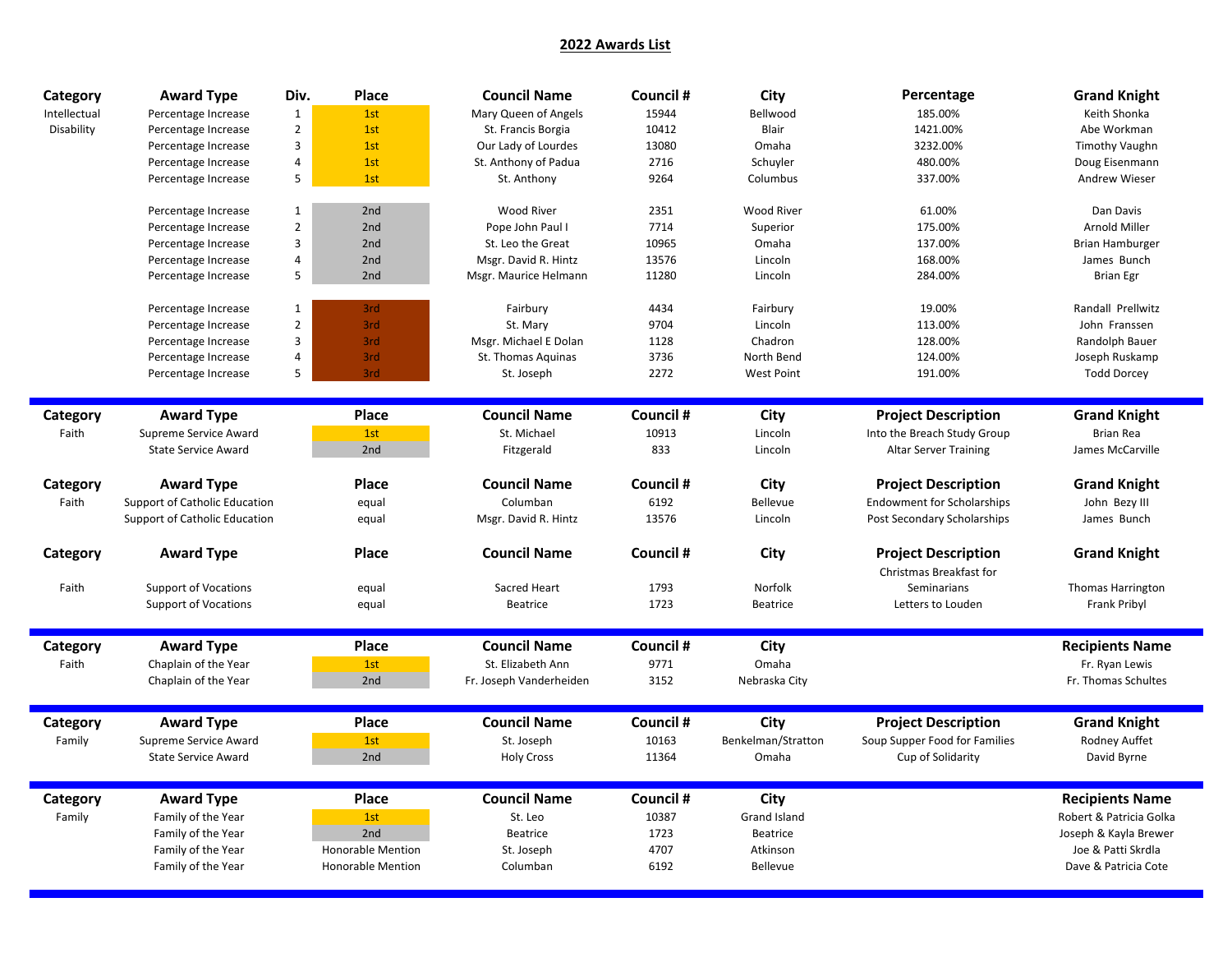| Category   | <b>Award Type</b>                                   |                | Place            | <b>Council Name</b>       | Council # | City                | <b>Project Description</b>                                                                          | <b>Grand Knight</b>       |
|------------|-----------------------------------------------------|----------------|------------------|---------------------------|-----------|---------------------|-----------------------------------------------------------------------------------------------------|---------------------------|
| Community  | Leonard Feehan Memorial<br><b>Community Service</b> |                | 1st              | #N/A                      | None      | #N/A                |                                                                                                     | #N/A                      |
| Category   | <b>Award Type</b>                                   |                | Place            | <b>Council Name</b>       | Council # | City                | <b>Project Description</b>                                                                          | <b>Grand Knight</b>       |
| Community  | Supreme Service Award                               |                | 1st              | Fr. Shine                 | 1966      | Plattsmouth         | Work Saving \$25,000 in Labor for<br><b>Franciscan Sisters</b><br>Potato Bar Supporting Kansas Fire | <b>Steve Riese</b>        |
|            | <b>State Service Award</b>                          |                | 2nd              | St. Joseph                | 10163     | Benkelman/Stratton  | Relief                                                                                              | Rodney Auffet             |
| Category   | <b>Award Type</b>                                   |                | <b>Place</b>     | <b>Council Name</b>       | Council # | City                |                                                                                                     | <b>Recipients Name</b>    |
| Community  | Knight of the Year                                  |                | 1st              | St. John Vianney          | 7740      | Omaha               |                                                                                                     | Win Lander                |
|            | Knight of the Year                                  |                | 2nd              | Fr. Shine                 | 1966      | Plattsmouth         |                                                                                                     | Keith Wiese               |
| Category   | <b>Award Type</b>                                   |                | Place            | <b>Council Name</b>       | Council # | City                |                                                                                                     | <b>Recipients Name</b>    |
| Community  | Rookie Knight of the Year                           |                | 1st              | Msgr. David R. Hintz      | 13576     | Lincoln             |                                                                                                     | Patrick Dority            |
|            | Rookie Knight of the Year                           |                | 2nd              | St. Matthew               | 11879     | <b>Bellevue</b>     |                                                                                                     | Dale Bauermeister         |
| Category   | <b>Award Type</b>                                   |                | Place            | <b>Council Name</b>       | Council # | City                | <b>Artist</b>                                                                                       | <b>Grand Knight</b>       |
| Community  | Substance Abuse Poster                              |                | 1st - Ages 8-11  | #N/A                      | none      | #N/A                |                                                                                                     | #N/A                      |
| Youth      |                                                     |                | 1st - Ages 12-14 | #N/A                      | none      | #N/A                |                                                                                                     | #N/A                      |
| Category   | <b>Award Type</b>                                   |                | Place            | <b>Council Name</b>       | Council # | City                | Artist                                                                                              | <b>Grand Knight</b>       |
| Community  | Keep Christ in Christmas                            |                | 1st - Ages 5-7   | Pope John XXIII           | 5439      | Howells             | Kreightyn Janata                                                                                    | Vernon Bourek             |
| Youth      |                                                     |                | 1st - Ages 8-10  | Bishop Glennon P. Flavin  | 11737     | Denton              | Lena Gropp                                                                                          | William Jeffrey           |
|            |                                                     |                | 1st - Ages 11-14 | St. Isaac Jogues          | 11312     | Lincoln             | <b>Connor Gueret</b>                                                                                | Steven Douglas            |
| Category   | <b>Award Type</b>                                   | Div.           | Place            | <b>Council Name</b>       | Council # | City                | <b>Percent Gain</b>                                                                                 | <b>Grand Knight</b>       |
| Membership | <b>Highest Percent Gain</b>                         | $\mathbf{1}$   | 1st              | St. John Paul II - UNO    | 16680     | Omaha               | 20.59%                                                                                              | Andrew Nigro              |
|            | <b>Highest Percent Gain</b>                         | $\mathbf{1}$   | 2nd              | Fr. Kenneth Walker        | 16878     | Lincoln             | 20.00%                                                                                              | <b>Anthony Montag</b>     |
|            | <b>Highest Percent Gain</b>                         | $\mathbf{1}$   | 3rd              | Fr. McGivney              | 12530     | North Platte        | 3.44%                                                                                               | <b>Gregory Vandenberg</b> |
| Membership | <b>Highest Percent Gain</b>                         | $\overline{2}$ | 1st              | <b>Holy Spirit</b>        | 10506     | North Platte        | 16.67%                                                                                              | Leonard Hassel            |
|            | <b>Highest Percent Gain</b>                         | $\overline{2}$ | 2nd              | Fr. Robert Foster Jubilee | 12687     | Elm Creek           | 4.76%                                                                                               | Lloyd Wolfe               |
|            | <b>Highest Percent Gain</b>                         | $\overline{2}$ | 3rd              | St. Francis               | 7550      | Neligh              | 4.71%                                                                                               | Joe Hartz                 |
| Membership | <b>Highest Percent Gain</b>                         | 3              | 1st              | Our Lady of Good Counsel  | 13015     | Lincoln             | 13.00%                                                                                              | Jared Prevette            |
|            | <b>Highest Percent Gain</b>                         | 3              | 2nd              | St. Elizabeth Ann         | 9771      | Omaha               | 6.79%                                                                                               | <b>Rudy Mettler</b>       |
|            | <b>Highest Percent Gain</b>                         | 3              | 3rd              | Fr. John F Brock          | 7034      | Valley              | 4.50%                                                                                               | James Little              |
| Membership | <b>Highest Percent Gain</b>                         | 4              | 1st              | <b>Holy Cross</b>         | 11364     | Omaha               | 7.07%                                                                                               | David Byrne               |
|            | <b>Highest Percent Gain</b>                         | 4              | 2nd              | Msgr. Werner              | 1233      | Hartington          | 4.21%                                                                                               | Reggie Hochstein          |
|            | <b>Highest Percent Gain</b>                         | 4              | 3rd              | St. Leo                   | 10387     | <b>Grand Island</b> | 4.00%                                                                                               | <b>Greg Hamik</b>         |
| Membership | <b>Highest Percent Gain</b>                         | 5              | 1st              | Msgr. Maurice Helmann     | 11280     | Lincoln             | 3.24%                                                                                               | <b>Brian Egr</b>          |
|            | Highest Percent Gain                                | 5              | 2nd              | St. Robert Bellarmine     | 10108     | Omaha               | 2.60%                                                                                               | Kyle Uhing                |
|            | Highest Percent Gain                                | 5              | 3rd              | St. Joseph                | 2272      | West Point          | 1.43%                                                                                               | <b>Todd Dorcey</b>        |